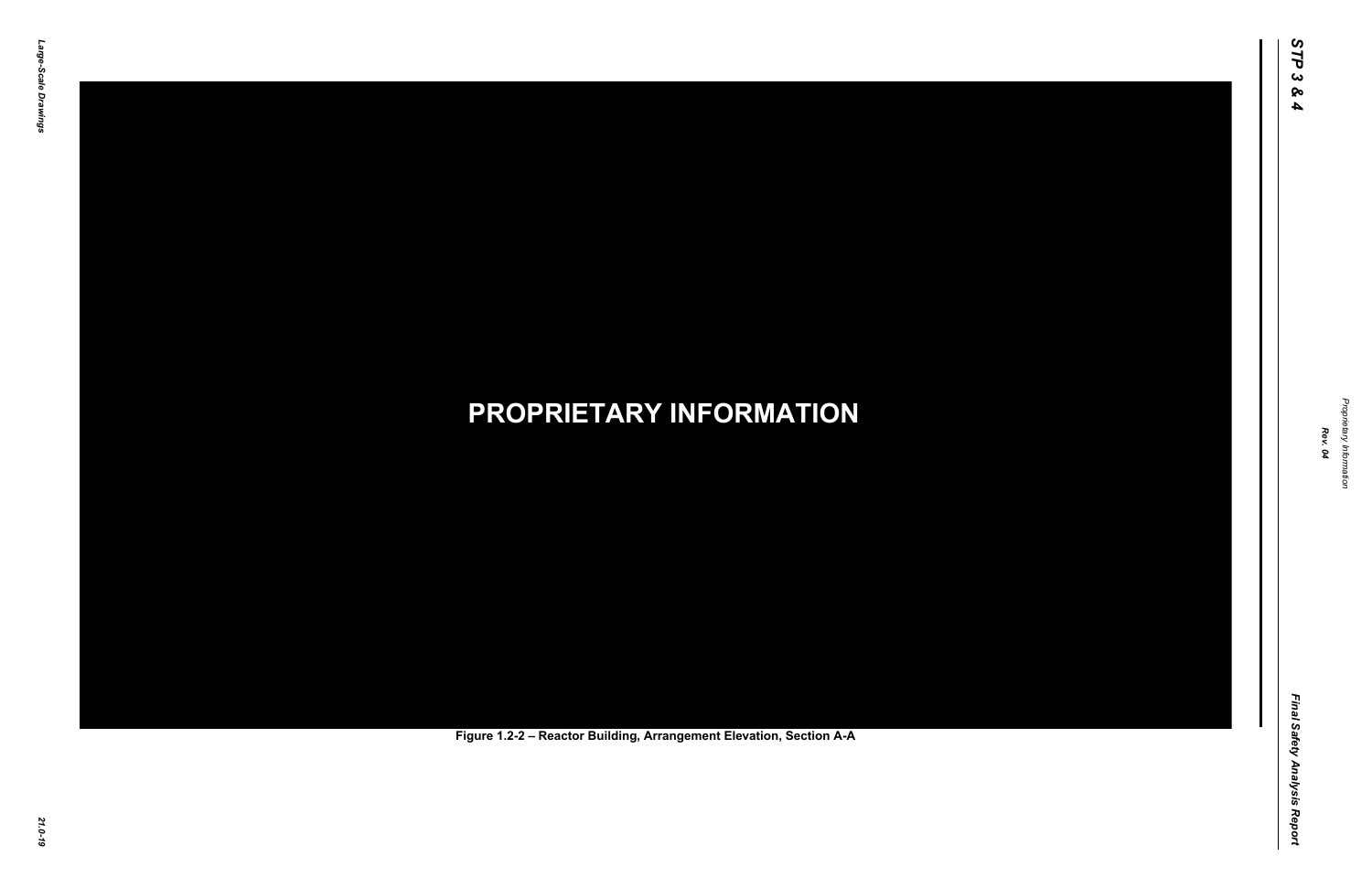Final Safety Analysis Report *Final Safety Analysis Report*

 $\mathbf I$ 

Proprietary Information *Proprietary Information*

# *21.0-20* **PROPRIETARY INFORMATION Figure 1.2-8a – Reactor Building, Arrangement Plan at Elevation 12300 mm**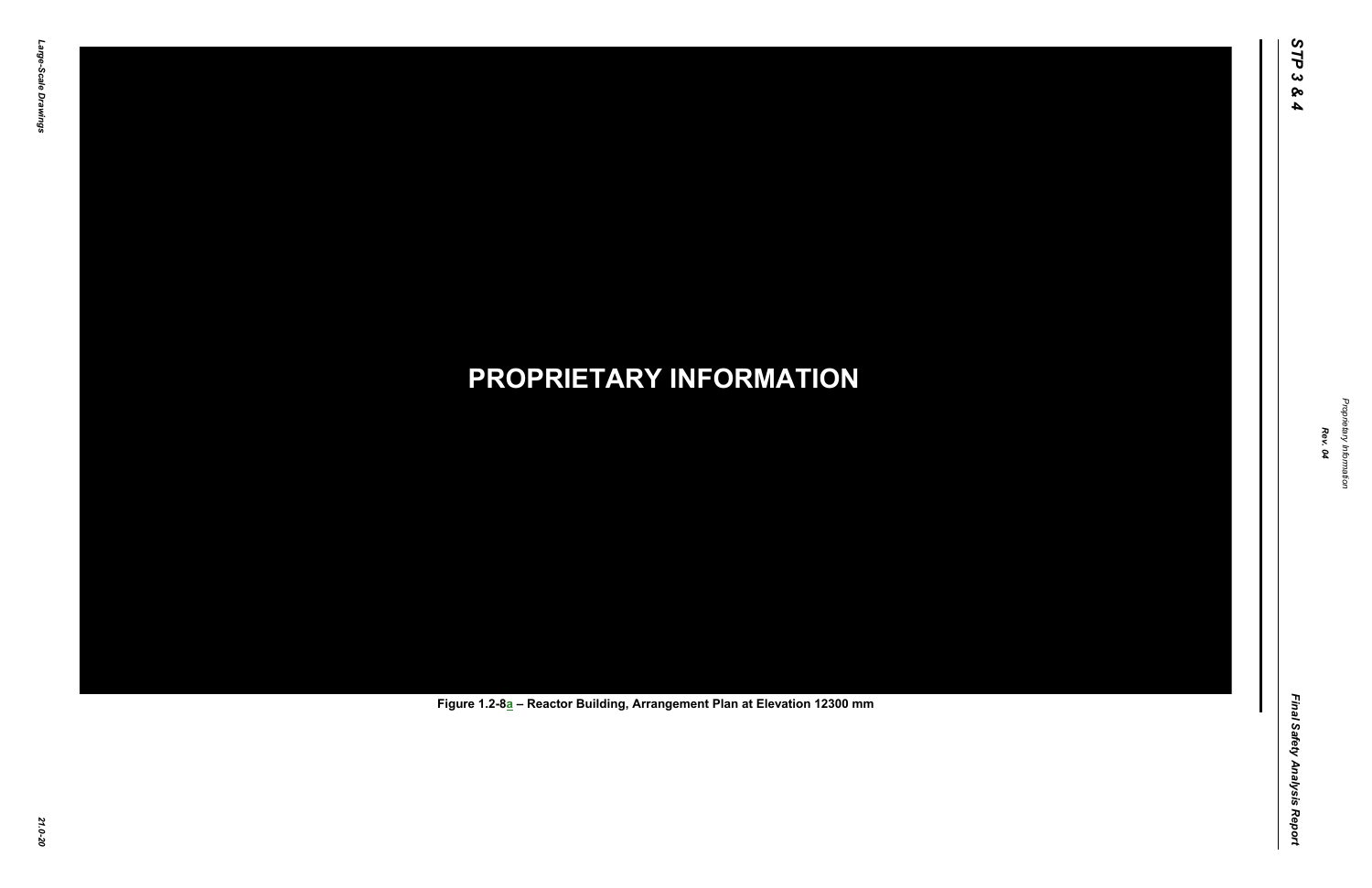Final Safety Analysis Report *Final Safety Analysis Report*



Proprietary Information *Proprietary Information*

# *21.0-21* **PROPRIETARY INFORMATION Figure 1.2-8b – Reactor Building, Arrangement Plan at Elevation 12300 mm**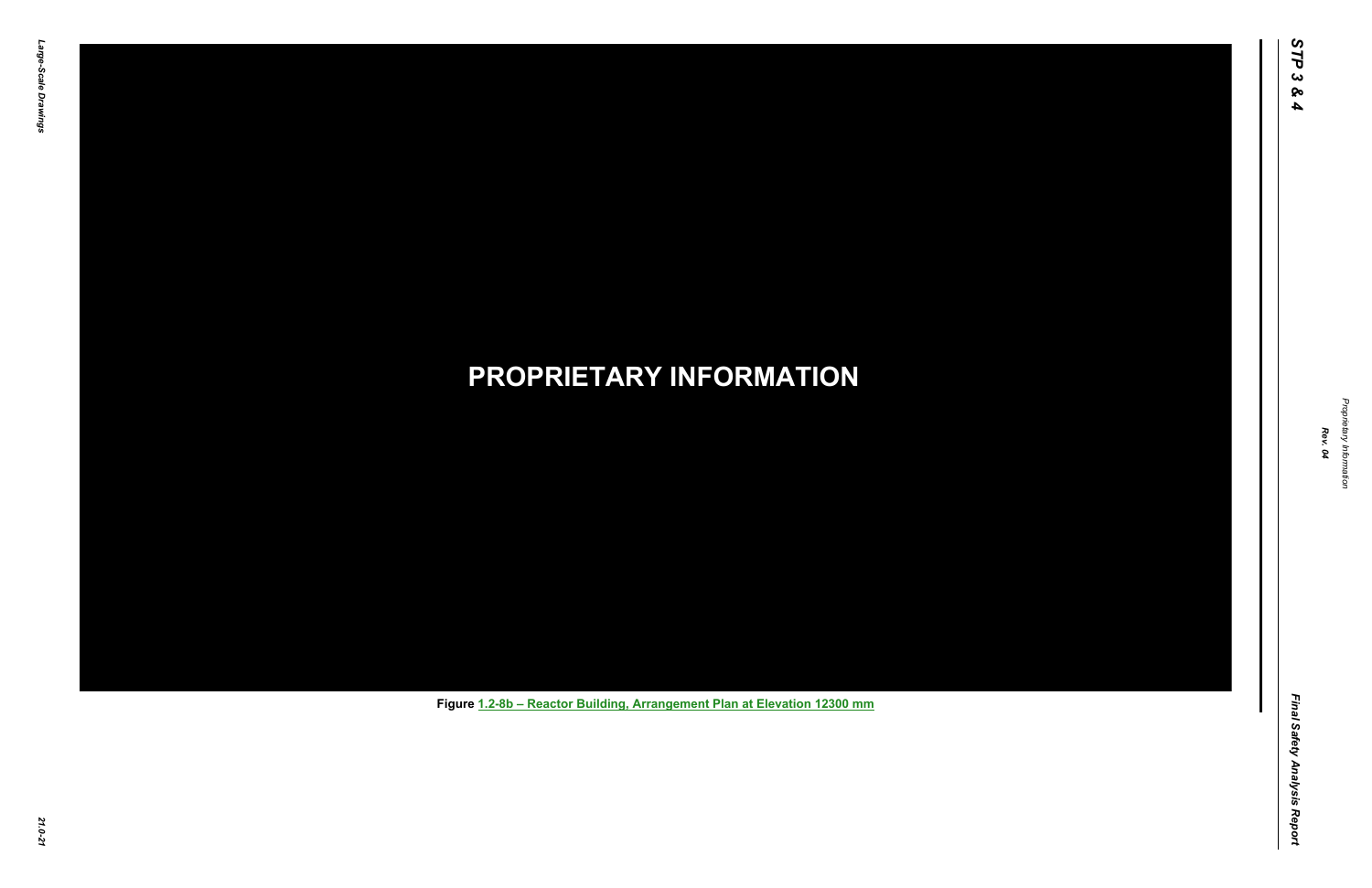Final Safety Analysis Report *Final Safety Analysis Report*

Proprietary Information *Proprietary Information*

# *21.0-22* **PROPRIETARY INFORMATION Figure 1.2-23a – Radwaste Building at Elevation -1700 MM**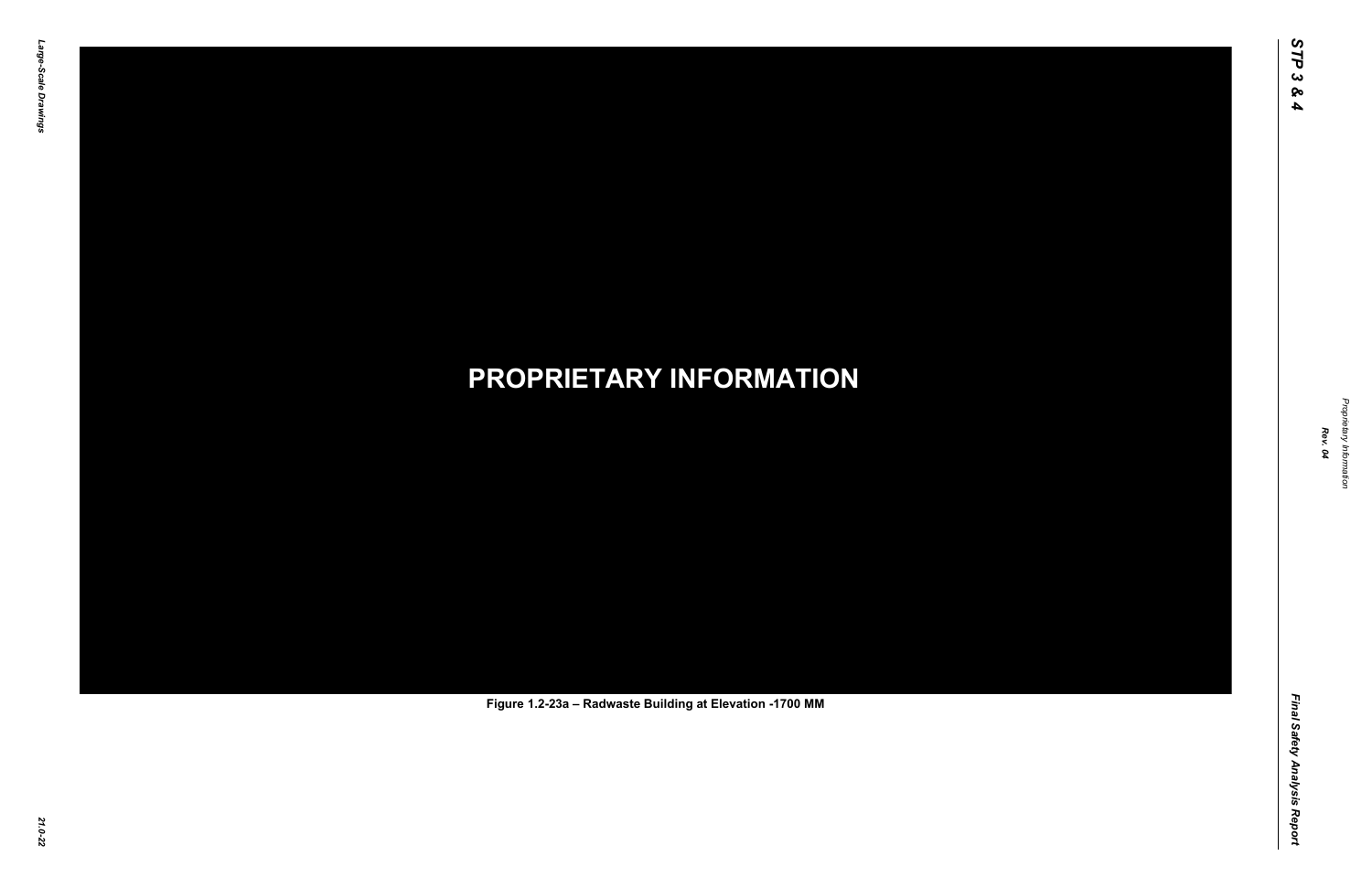Final Safety Analysis Report *Final Safety Analysis Report*

Proprietary Information *Proprietary Information*

# *21.0-23* **PROPRIETARY INFORMATION Figure 1.2-23b – Radwaste Building at Elevation 5300 MM**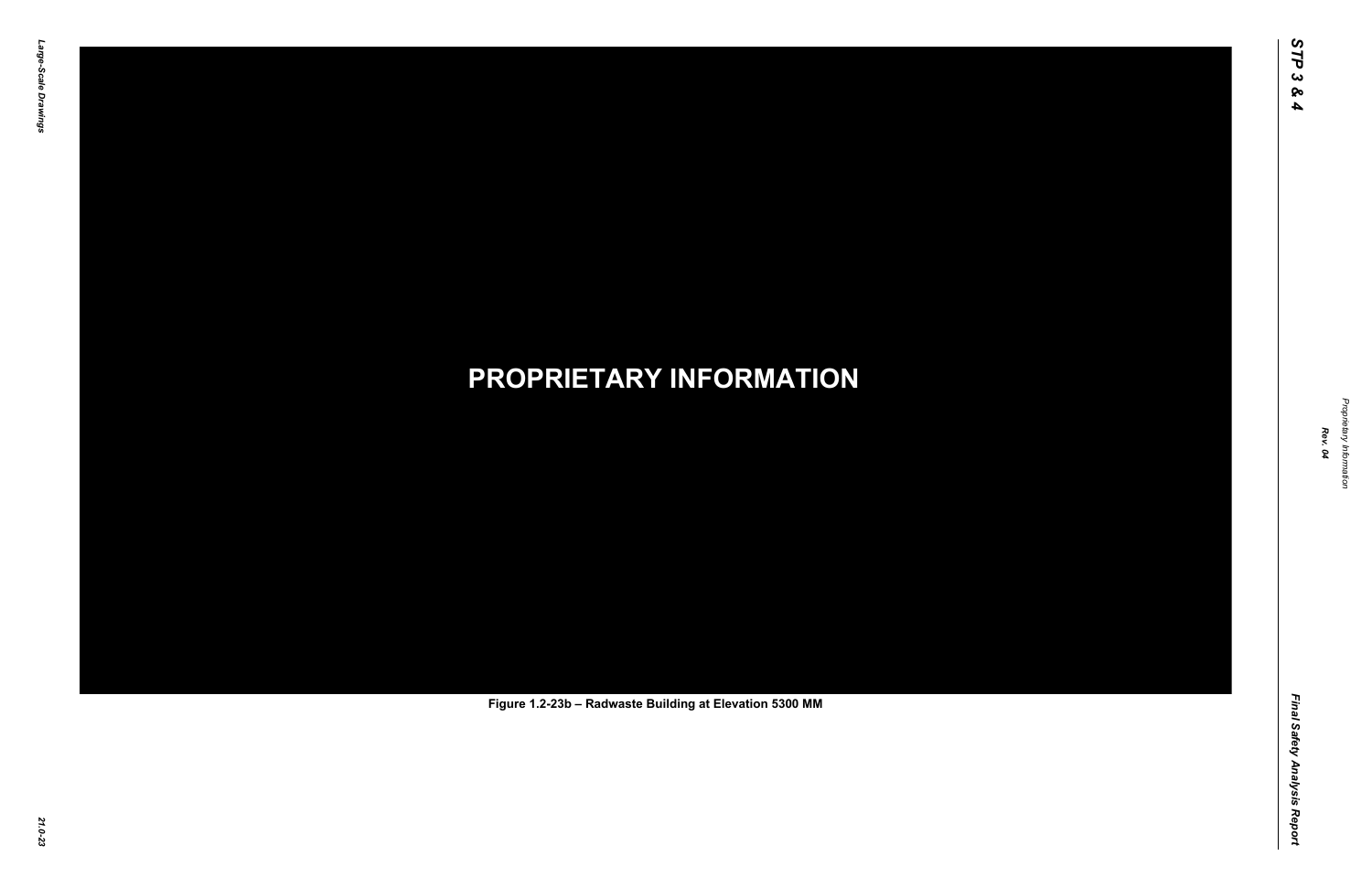Final Safety Analysis Report *Final Safety Analysis Report*



Proprietary Information *Proprietary Information*

# *21.0-24* **PROPRIETARY INFORMATION Figure 1.2-23c – Radwaste Building at Elevation 12300 MM**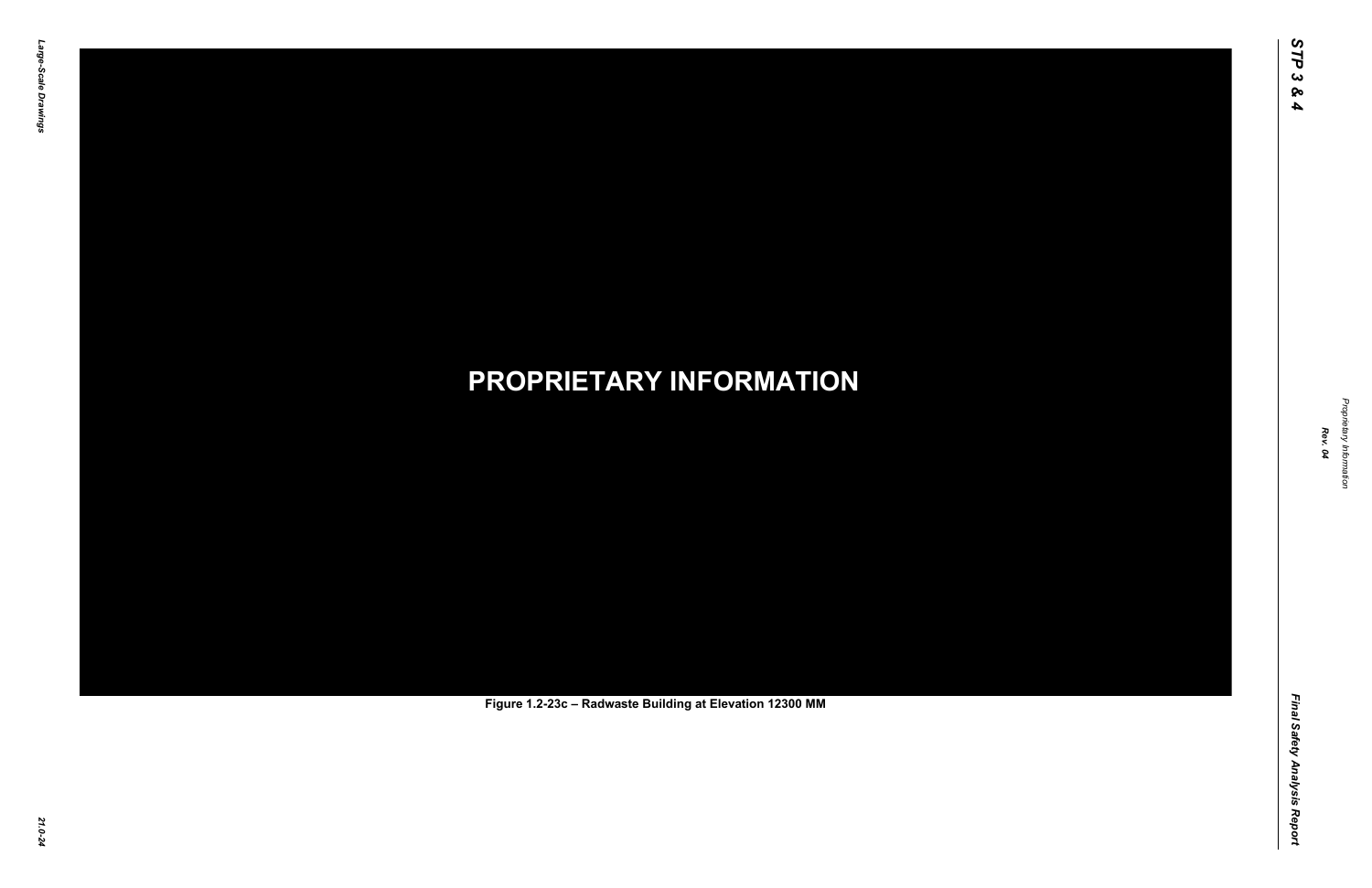Final Safety Analysis Report *Final Safety Analysis Report*



Proprietary Information *Proprietary Information*

# *21.0-25* **PROPRIETARY INFORMATION Figure 1.2-23d – Radwaste Building at Elevation 18300 MM**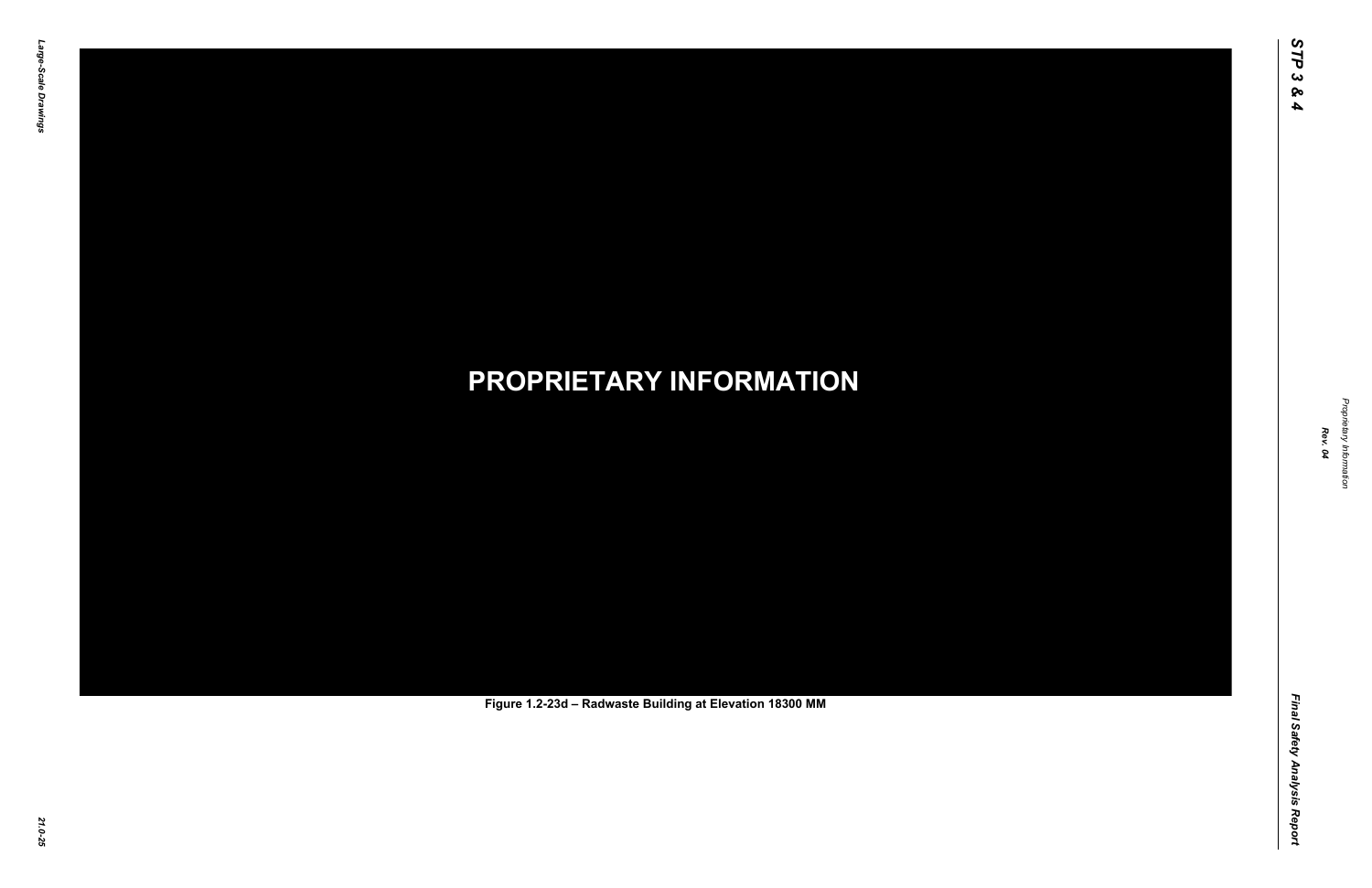Final Safety Analysis Report *Final Safety Analysis Report*

Proprietary Information *Proprietary Information*

# *21.0-26* **PROPRIETARY INFORMATION Figure 1.2-23e – Radwaste Building, Sections A-A, B-B**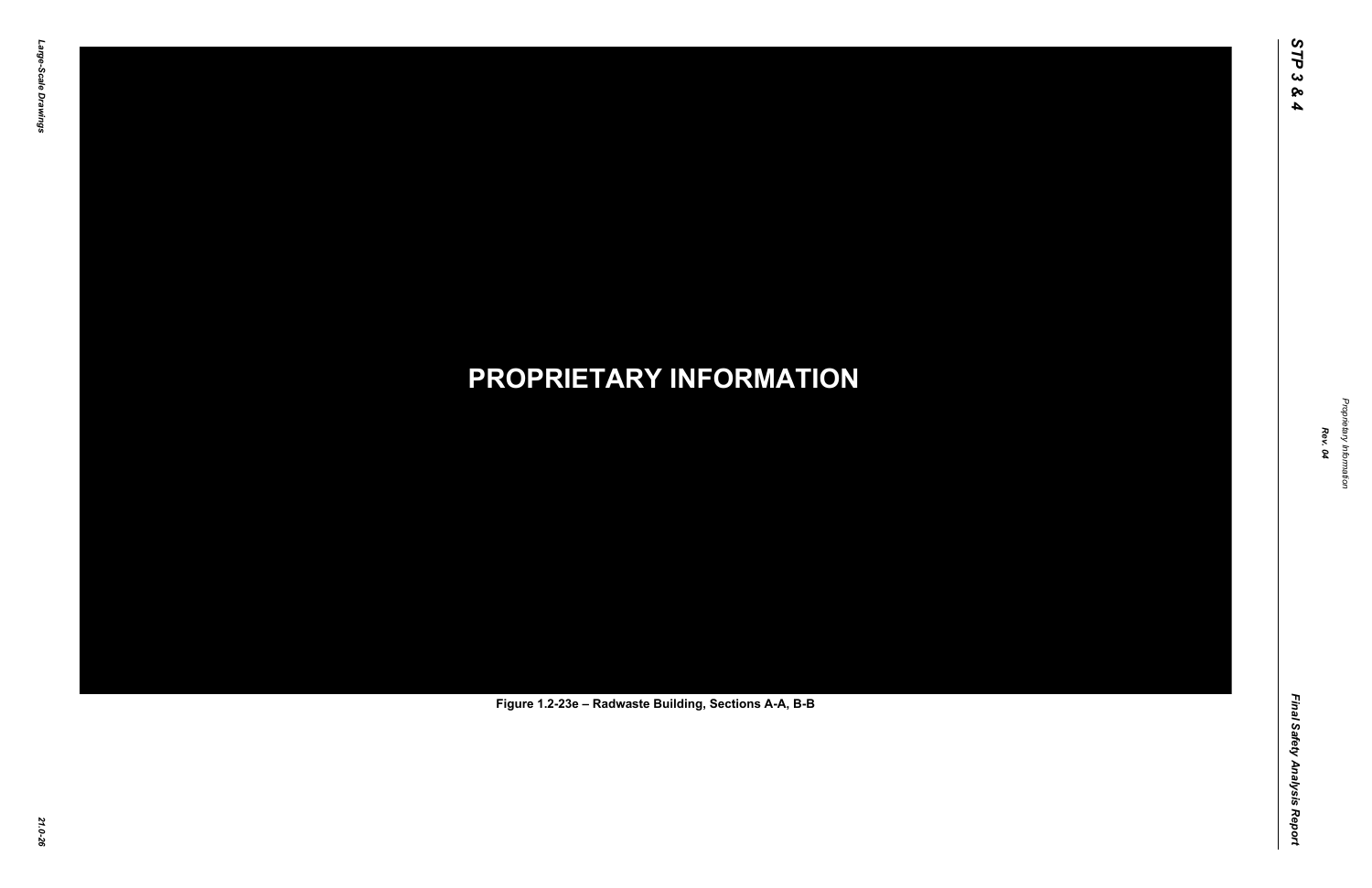Final Safety Analysis Report *Final Safety Analysis Report*

Proprietary Information *Proprietary Information*

# *21.0-27* **PROPRIETARY INFORMATION Figure 1.2-24 – Turbine Building, General Arrangement at Elevation 2300 mm**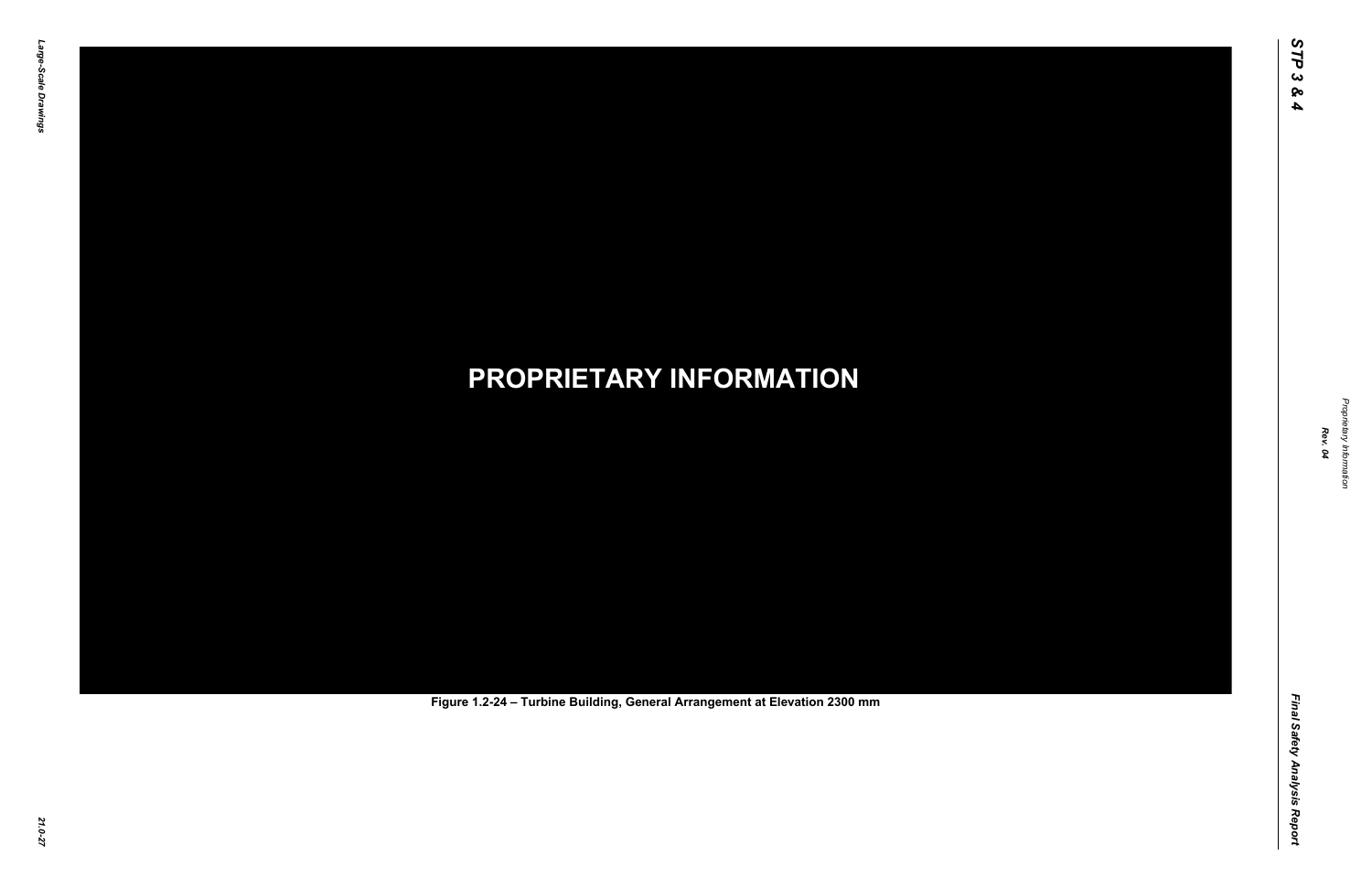Final Safety Analysis Report *Final Safety Analysis Report*

Proprietary Information *Proprietary Information*

# *21.0-28* **PROPRIETARY INFORMATION Figure 1.2-25 – Turbine Building, General Arrangement at Elevation 6300 mm**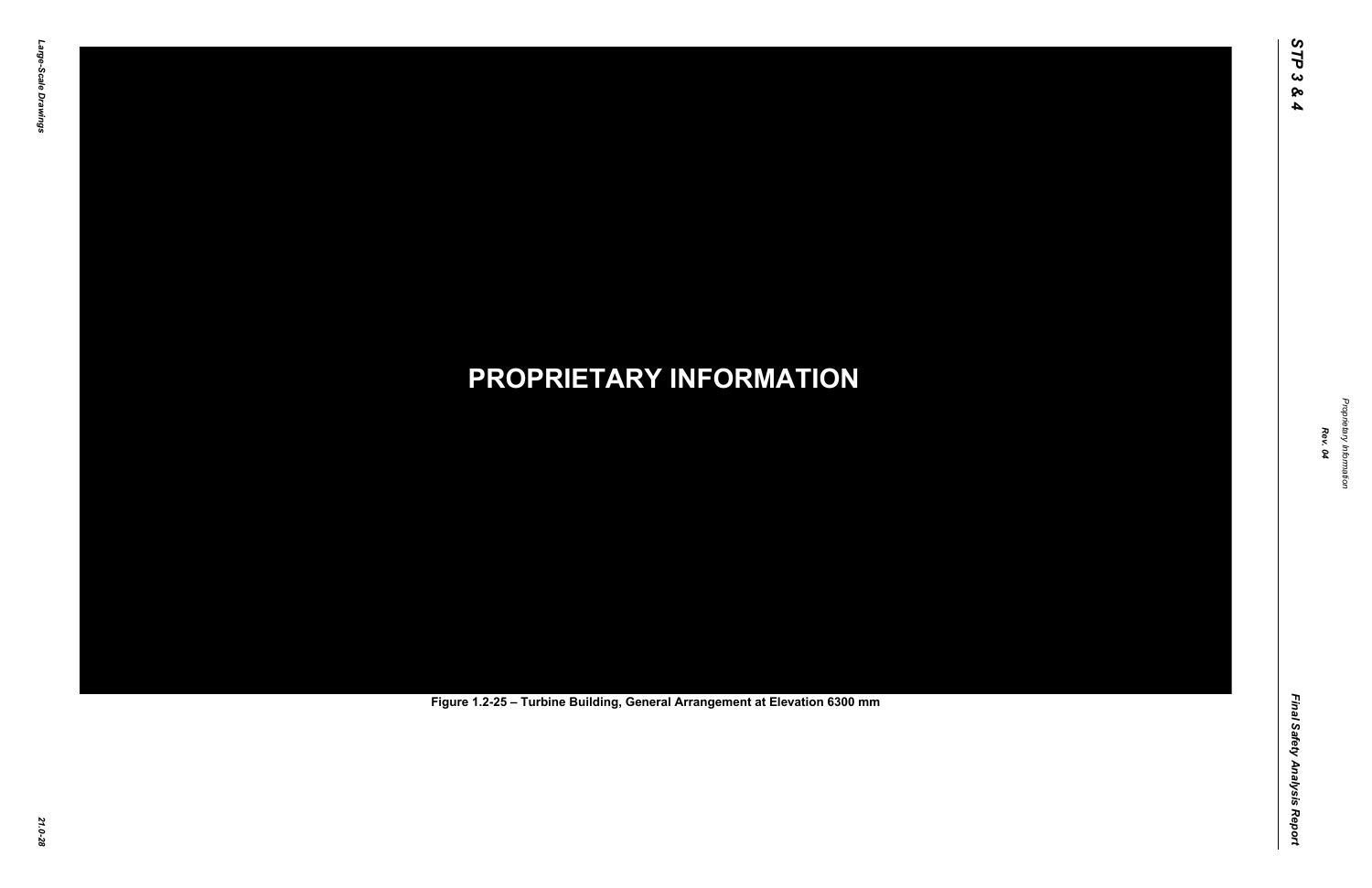Final Safety Analysis Report *Final Safety Analysis Report*

Proprietary Information *Proprietary Information*

# *21.0-29* **PROPRIETARY INFORMATION Figure 1.2-26 – Turbine Building, General Arrangement at Elevation 12300 mm**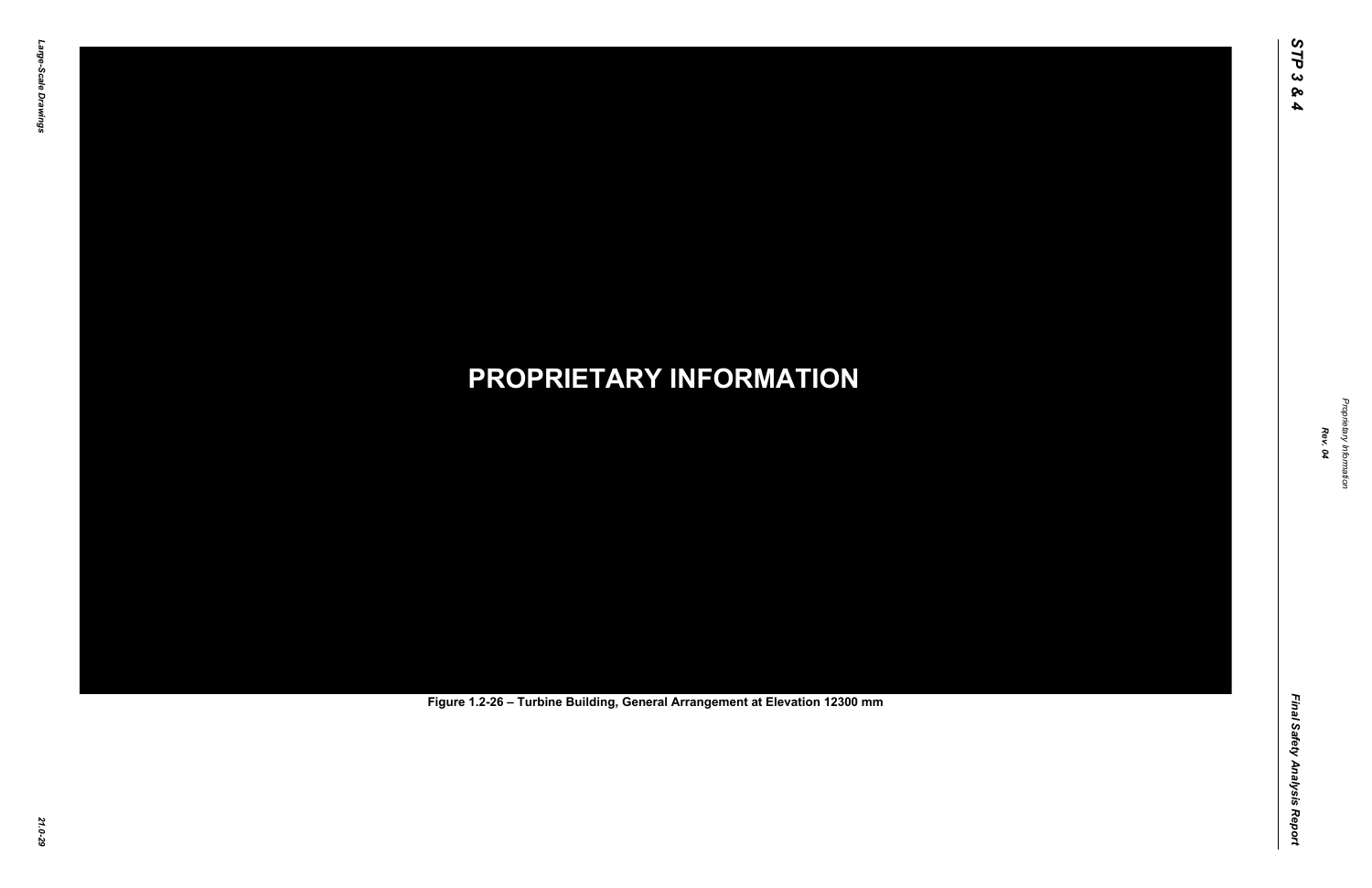Final Safety Analysis Report *Final Safety Analysis Report*

Proprietary Information *Proprietary Information*

# *21.0-30* **PROPRIETARY INFORMATION Figure 1.2-27 – Turbine Building, General Arrangement at Elevation 19700 mm**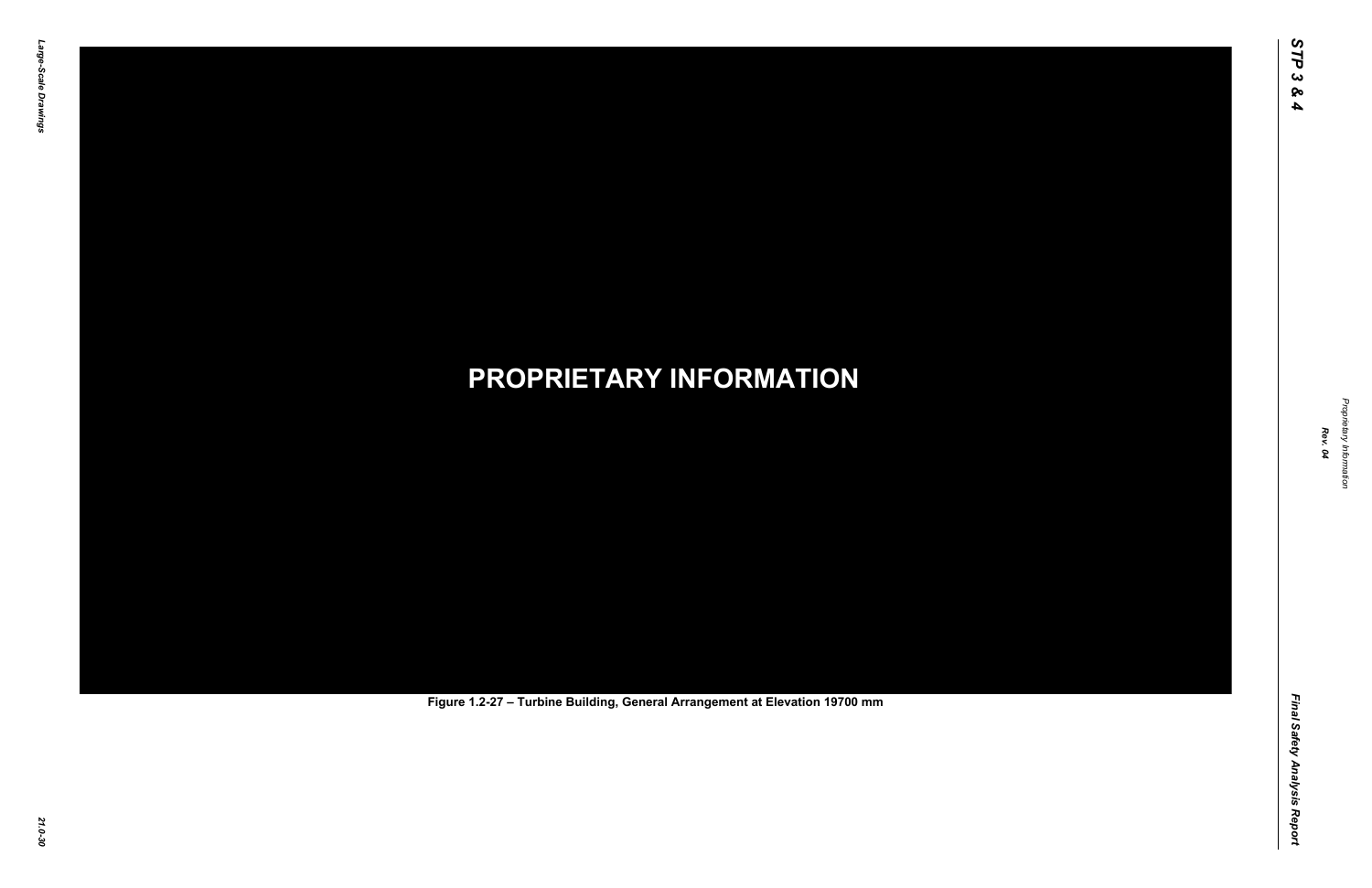Final Safety Analysis Report *Final Safety Analysis Report*

Proprietary Information *Proprietary Information*

# *21.0-31* **PROPRIETARY INFORMATION Figure 1.2-28 – Turbine Building, General Arrangement at Elevation 24400 mm**